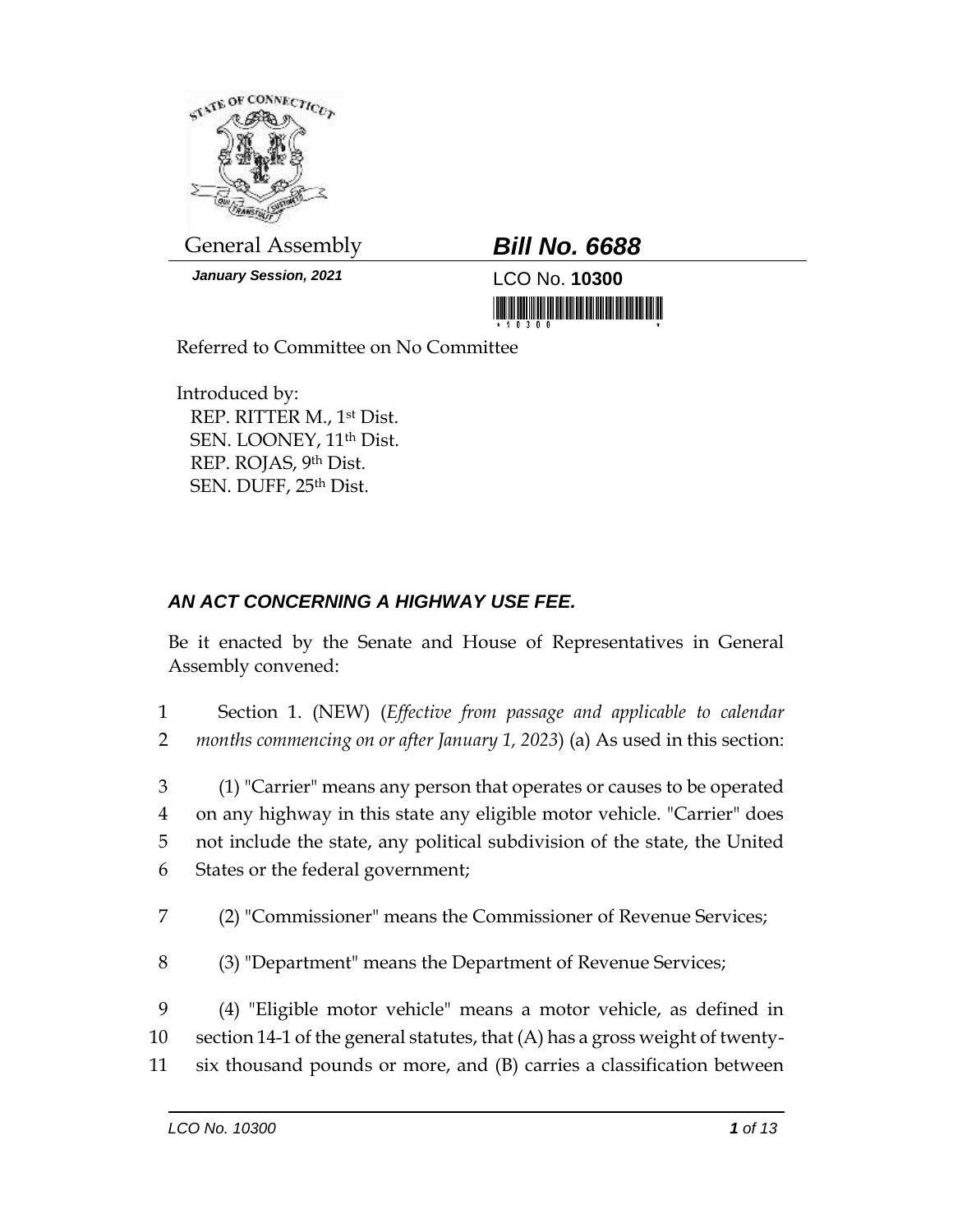12 Class 8 and Class 13, inclusive, under the Federal Highway 13 Administration vehicle classification system;

14 (5) "Gross weight" has the same meaning as provided in section 14-1 15 of the general statutes; and

16 (6) "Highway" has the same meaning as provided in section 14-1 of 17 the general statutes.

 (b) (1) For each calendar month commencing on or after January 1, 2023, a tax is imposed on every carrier for the privilege of operating or causing to be operated an eligible motor vehicle on any highway of the state. Use of any such highway shall be measured by the number of miles traveled within the state by each eligible motor vehicle operated 23 or caused to be operated by such carrier during each month. The amount of tax due from each carrier shall be determined in accordance with the provisions of subdivision (2) of this subsection.

 (2) Each carrier shall calculate the number of miles traveled by each eligible motor vehicle operated or caused to be operated by such carrier within the state during each month. The miles traveled within the state by each eligible motor vehicle shall be multiplied by the tax rate as follows, such rate to be based on the gross weight of each such vehicle:

| T1              | Gross Weight in Pounds | Rate in Dollars |
|-----------------|------------------------|-----------------|
| T <sub>2</sub>  | 26,000-28,000          | 0.0250          |
| T3              | 28,001-30,000          | 0.0279          |
| T4              | 30,001-32,000          | 0.0308          |
| T5              | 32,001-34,000          | 0.0337          |
| T6              | 34,001-36,000          | 0.0365          |
| T7              | 36,001-38,000          | 0.0394          |
| T8              | 38,001-40,000          | 0.0423          |
| T9              | 40,001-42,000          | 0.0452          |
| T <sub>10</sub> | 42,001-44,000          | 0.0481          |
| T11             | 44,001-46,000          | 0.0510          |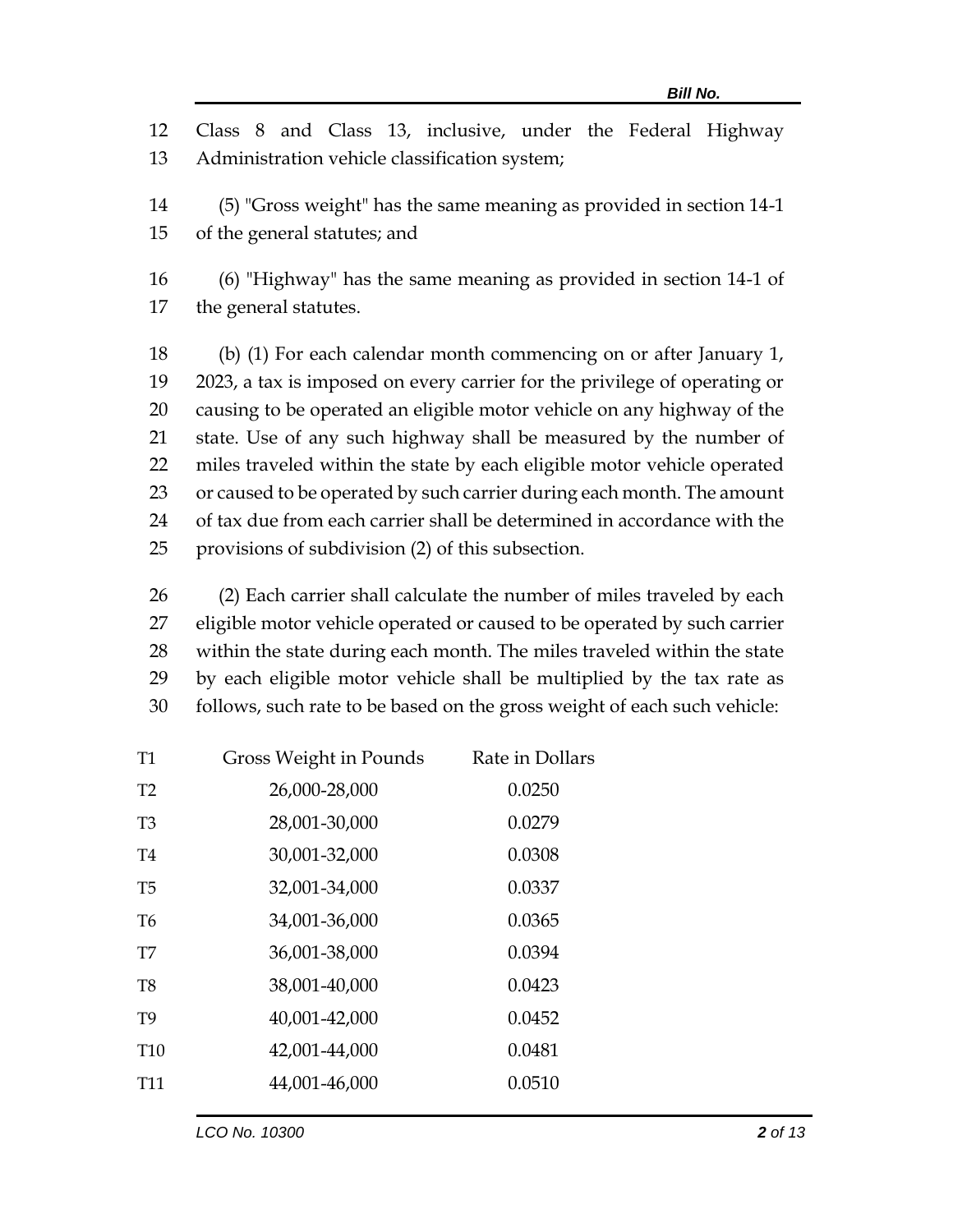|                 |                 |        | <b>Bill No.</b> |
|-----------------|-----------------|--------|-----------------|
| <b>T12</b>      | 46,001-48,000   | 0.0538 |                 |
| <b>T13</b>      | 48,001-50,000   | 0.0567 |                 |
| <b>T14</b>      | 50,001-52,000   | 0.0596 |                 |
| <b>T15</b>      | 52,001-54,000   | 0.0625 |                 |
| T <sub>16</sub> | 54,001-56,000   | 0.0654 |                 |
| <b>T17</b>      | 56,001-58,000   | 0.0683 |                 |
| <b>T18</b>      | 58,001-60,000   | 0.0712 |                 |
| T19             | 60,001-62,000   | 0.0740 |                 |
| <b>T20</b>      | 62,001-64,000   | 0.0769 |                 |
| T <sub>21</sub> | 64,001-66,000   | 0.0798 |                 |
| T <sub>22</sub> | 66,001-68,000   | 0.0827 |                 |
| <b>T23</b>      | 68,001-70,000   | 0.0856 |                 |
| <b>T24</b>      | 70,001-72,000   | 0.0885 |                 |
| <b>T25</b>      | 72,001-74,000   | 0.0913 |                 |
| T <sub>26</sub> | 74,001-76,000   | 0.0942 |                 |
| <b>T27</b>      | 76,001-78,000   | 0.0971 |                 |
| <b>T28</b>      | 78,001-80,000   | 0.1000 |                 |
| T <sub>29</sub> | 80,001 and over | 0.1750 |                 |

 (c) (1) Each carrier shall file with the commissioner, on or before the last day of each month, a return for the calendar month immediately preceding, in such form and containing such information as the commissioner may prescribe. The return shall be accompanied by payment of the amount of the tax shown to be due thereon. Each carrier shall be required to file such return electronically with the department and to make such payment by electronic funds transfer in the manner provided by chapter 228g of the general statutes, irrespective of whether the carrier would have otherwise been required to file such return electronically or to make such payment by electronic funds transfer under the provisions of said chapter.

42 (2) Notwithstanding the provisions of subsection (a) of section 13b-43 61 of the general statutes, the commissioner shall deposit into the Special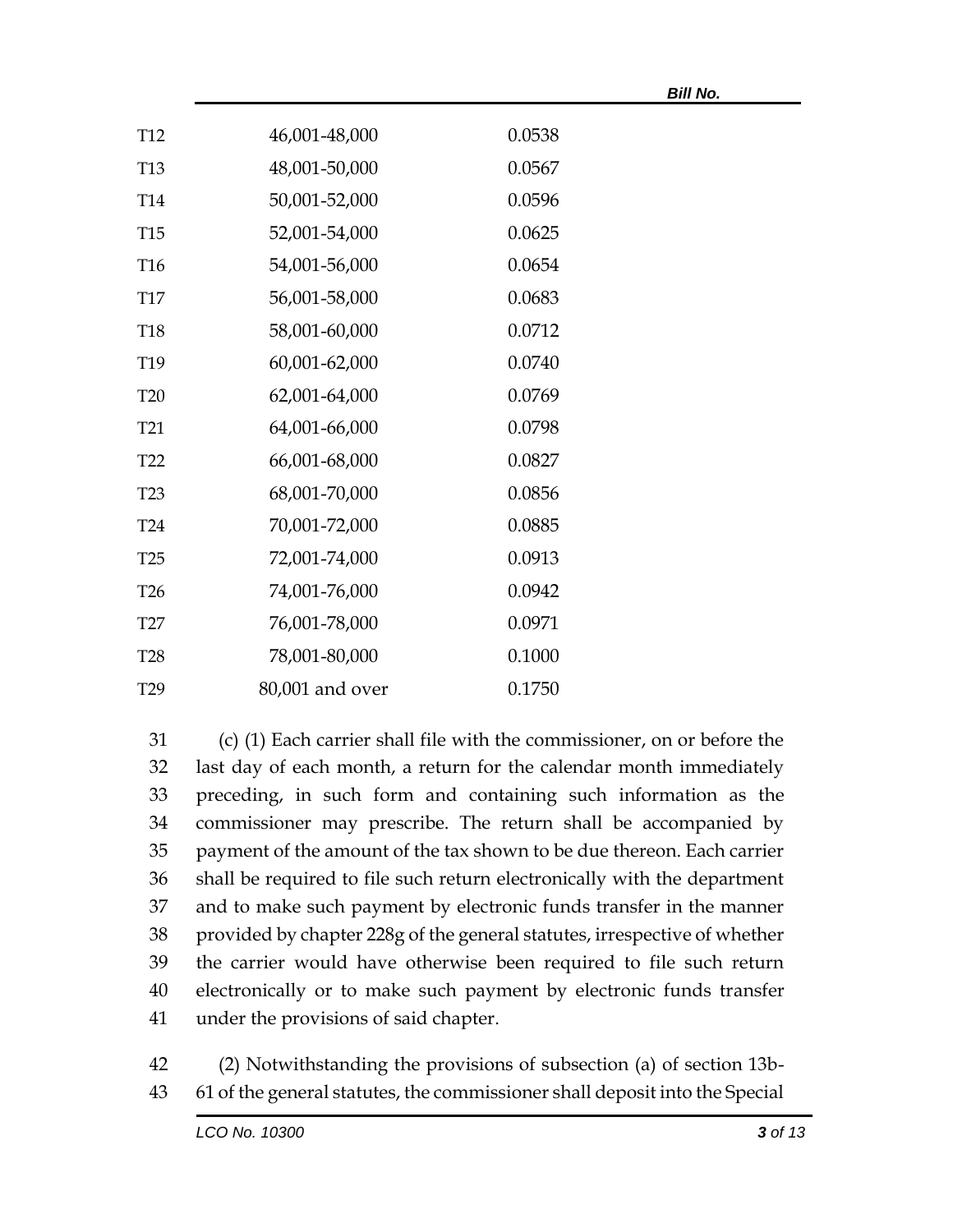Transportation Fund established under section 13b-68 of the general statutes the amounts received by the state from the tax imposed under this section.

 (d) (1) Each carrier desiring to use any highway of the state on or after January 1, 2023, shall file an application for a permit with the commissioner, in such form and containing such information as the commissioner may prescribe. No carrier may lawfully operate or cause to be operated an eligible motor vehicle in the state on or after January 1, 2023, without obtaining a permit from the commissioner.

 (2) Upon receipt of a fully completed application from a carrier, the commissioner shall grant and issue a permit to such carrier. Such permit shall be valid only for the carrier to which it is issued and the eligible motor vehicles such carrier operates or causes to be operated on the highways of the state and shall not be assignable. The carrier shall maintain a copy of the permit within each eligible motor vehicle that such carrier operates or causes to be operated in the state.

 (e) (1) Whenever a carrier fails to comply with any provision of this section, the commissioner shall order a hearing to be held, requiring such carrier to show cause why such carrier's permit should not be revoked or suspended. The commissioner shall provide at least ten days' notice, in writing, to such carrier of the date, time and place of such hearing and may serve such notice personally or by registered or certified mail. If, after such hearing, the commissioner revokes or suspends a permit, the commissioner shall not restore such permit to or issue a new permit for such carrier unless the commissioner is satisfied that the carrier will comply with the provisions of this section.

 (2) Whenever a carrier files returns for four successive monthly periods showing that none of the eligible motor vehicles operated or caused to be operated by such carrier used any highway of the state, the commissioner shall order a hearing to be held, requiring such carrier to show cause why such carrier's permit should not be cancelled. The commissioner shall provide at least thirty days' notice, in writing, to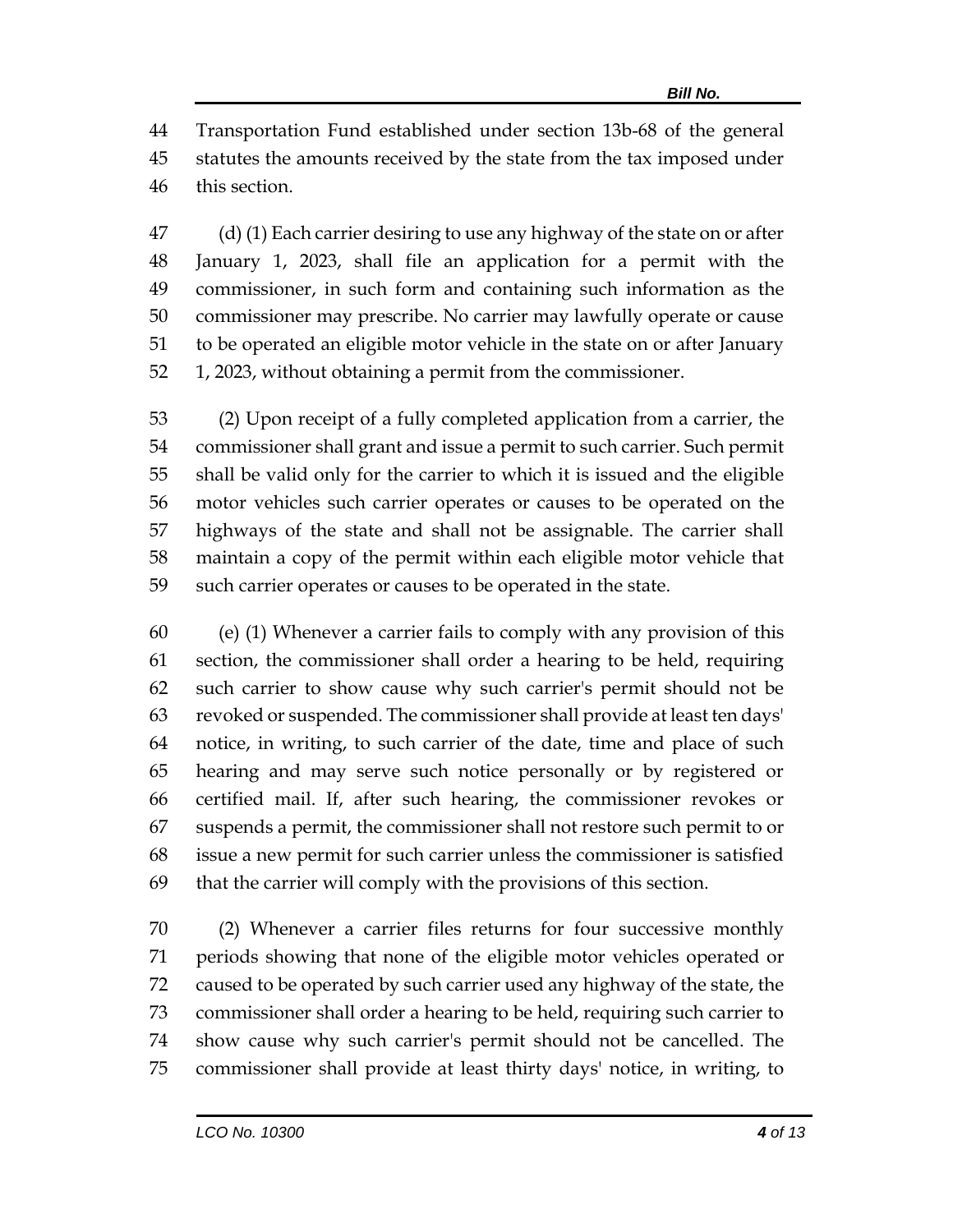such carrier of the date, time and place of such hearing and may serve such notice personally or by registered or certified mail. If, after such hearing, the commissioner cancels a permit, the commissioner shall not issue a new permit for such carrier unless the commissioner is satisfied that the carrier will make use of the highways of the state.

 (f) Each person, other than a carrier, who is required, on behalf of such carrier, to collect, truthfully account for and pay over a tax imposed on such carrier under this section and who wilfully fails to collect, truthfully account for and pay over such tax or who wilfully attempts in any manner to evade or defeat the tax or the payment thereof, shall, in addition to other penalties provided by law, be liable for a penalty equal to the total amount of the tax evaded, or not collected, or not accounted for and paid over, including any penalty or interest attributable to such wilful failure to collect or truthfully account for and pay over such tax or such wilful attempt to evade or defeat such tax, provided such penalty shall only be imposed against such person in the event that such tax, penalty or interest cannot otherwise be collected from such carrier. The amount of such penalty with respect to which a person may be personally liable under this section shall be collected in accordance with the provisions of subsection (n) of this section and any amount so collected shall be allowed as a credit against the amount of such tax, penalty or interest due and owing from the carrier. The dissolution of the carrier shall not discharge any person in relation to any personal liability under this section for wilful failure to collect or truthfully account for and pay over such tax or for a wilful attempt to evade or defeat such tax prior to dissolution, except as otherwise provided in this section. For purposes of this subsection, "person" includes any individual, corporation, limited liability company or partnership and any officer or employee of any corporation, including a dissolved corporation, and a member of or employee of any partnership or limited liability company who, as such officer, employee or member, is under a duty to file a tax return under this section on behalf of a carrier or to collect or truthfully account for and pay over a tax imposed under this section on behalf of such carrier.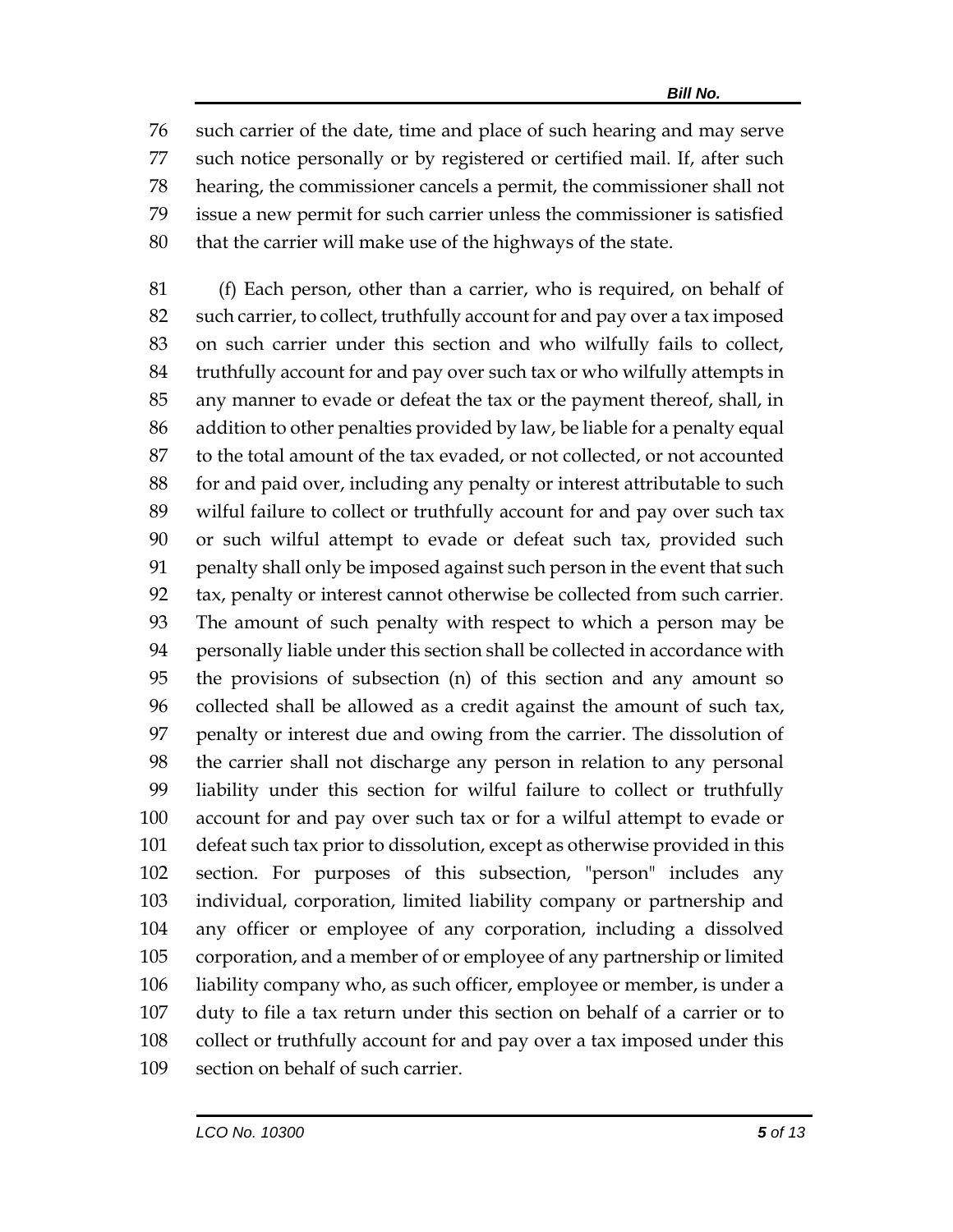(g) (1) The commissioner may examine the records of any carrier subject to a tax imposed under the provisions of this section as the commissioner deems necessary. If the commissioner determines that there is a deficiency with respect to the payment of any such tax due under the provisions of this section, the commissioner shall assess or reassess the deficiency in tax, give notice of such deficiency assessment or reassessment to the taxpayer and make demand upon the taxpayer for payment. Such amount shall bear interest at the rate of one per cent 118 per month or fraction thereof from the date when the original tax was due and payable. When it appears that any part of the deficiency for which a deficiency assessment is made is due to negligence or intentional disregard of the provisions of this section or regulations promulgated thereunder, there shall be imposed a penalty equal to ten per cent of the amount of such deficiency assessment, or fifty dollars, whichever is greater. When it appears that any part of the deficiency for which a deficiency assessment is made is due to fraud or intent to evade the provisions of this section or regulations promulgated thereunder, there shall be imposed a penalty equal to twenty-five per cent of the amount of such deficiency assessment. No taxpayer shall be subject to more than one penalty under this subsection in relation to the same tax period. Subject to the provisions of section 12-3a of the general statutes, the commissioner may waive all or part of the penalties provided under this section when it is proven to the commissioner's satisfaction that the failure to pay any tax was due to reasonable cause and was not intentional or due to neglect. Any decision rendered by any federal court holding that a taxpayer has filed a fraudulent return with the Director of Internal Revenue shall subject the taxpayer to the penalty imposed by this section without the necessity of further proof thereof, except when it can be shown that the return to the state so differed from the return to the federal government as to afford a reasonable presumption that the attempt to defraud did not extend to the return filed with the state. Within thirty days of the mailing of such notice, the taxpayer shall pay to the commissioner, in cash, or by check, draft or money order drawn to the order of the Commissioner of Revenue Services, any additional amount of tax, penalty and interest shown to be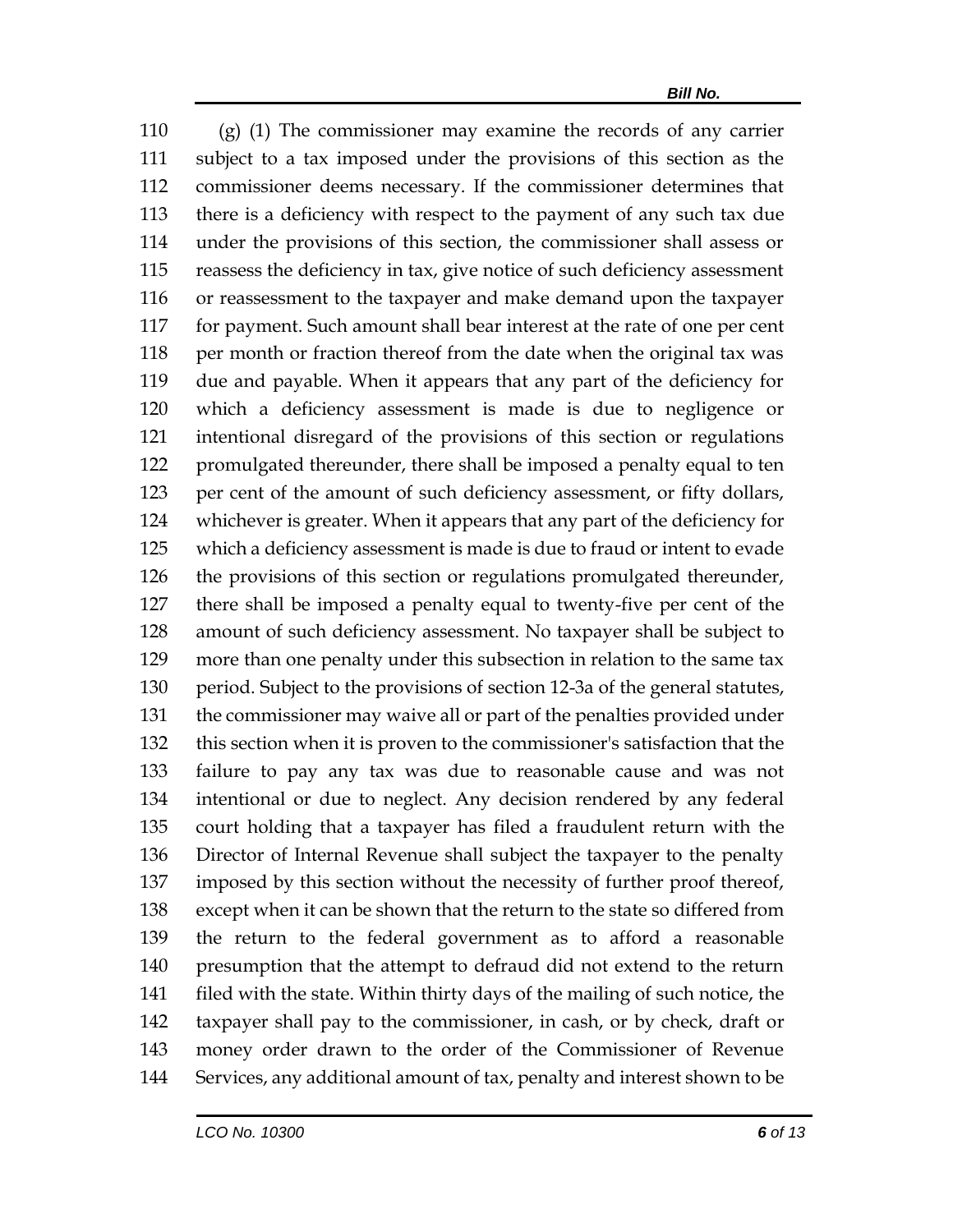due.

 (2) Except in the case of a wilfully false or fraudulent return with intent to evade the tax, no assessment of additional tax shall be made after the expiration of more than three years from the date of the filing of a return or from the original due date of a return, whichever is later. If no return has been filed as provided under the provisions of this section, the commissioner may make such return at any time thereafter, according to the best information obtainable and according to the form prescribed. To the tax imposed upon the basis of such return, there shall be added an amount equal to ten per cent of such tax, or fifty dollars, whichever is greater. The tax shall bear interest at the rate of one per cent per month or fraction thereof from the due date of such tax to the date of payment. Where, before the expiration of the period prescribed herein for the assessment of an additional tax, a taxpayer has consented in writing that such period may be extended, the amount of such additional tax due may be determined at any time within such extended period. The period so extended may be further extended by subsequent consents in writing before the expiration of the extended period.

 (h) (1) Any carrier believing that it has overpaid any taxes due under the provisions of this section may file a claim for refund in writing with the commissioner within three years from the due date for which such overpayment was made, stating the specific grounds upon which the claim is founded. Failure to file a claim within the time prescribed in this section constitutes a waiver of any demand against the state on account of overpayment. The commissioner shall review such claim within a reasonable time and, if the commissioner determines that a refund is due, the commissioner shall credit the overpayment against any amount then due and payable from the carrier under this section or any provision of the general statutes and shall refund any balance remaining. The commissioner shall notify the Comptroller of the amount of such refund and the Comptroller shall draw an order on the Treasurer in the amount thereof for payment to such carrier. If the commissioner determines that such claim is not valid, either in whole or in part, the commissioner shall mail notice of the proposed disallowance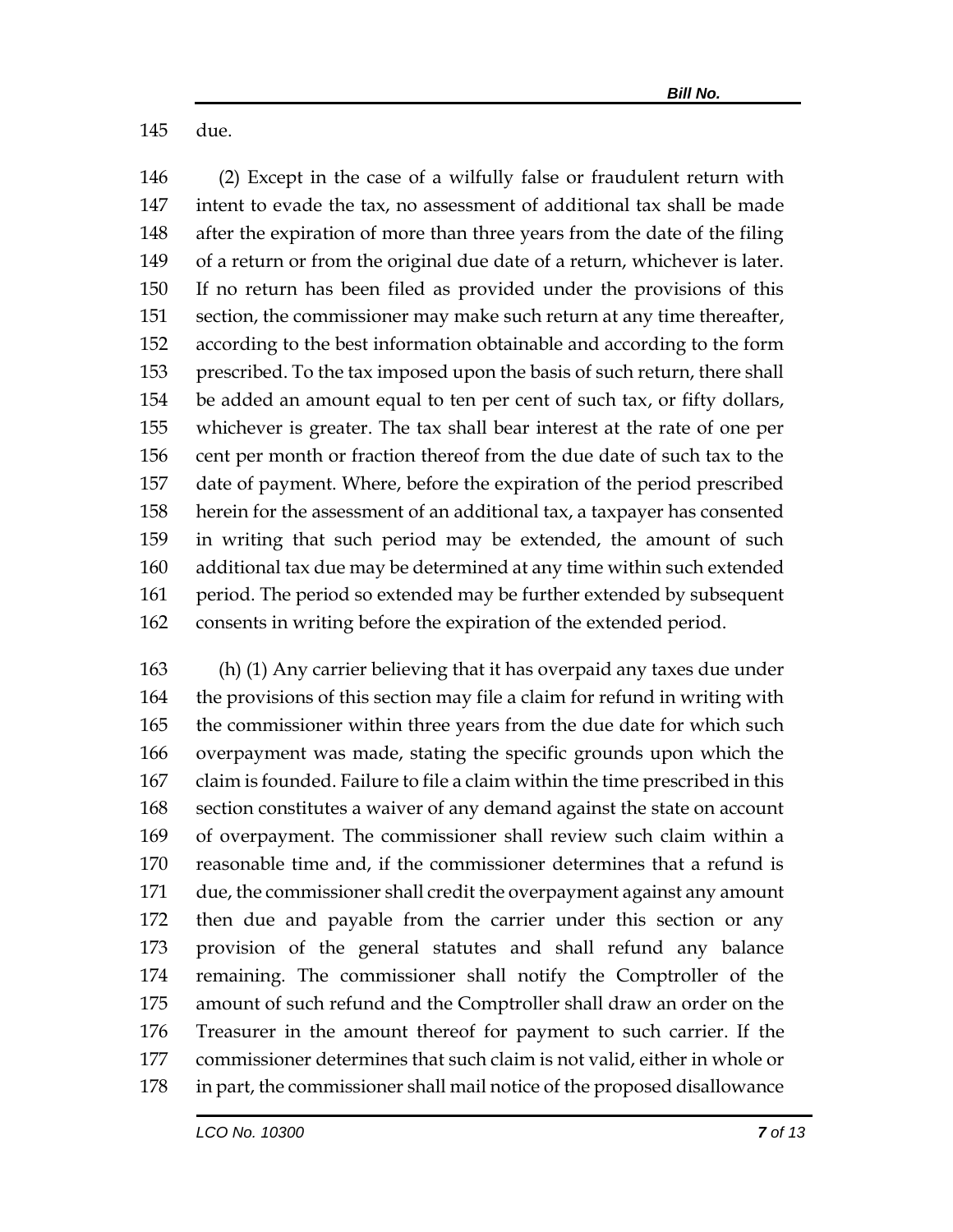to the claimant, which notice shall set forth briefly the commissioner's findings of fact and the basis of disallowance in each case decided in whole or in part adversely to the claimant. Sixty days after the date on which it is mailed, a notice of proposed disallowance shall constitute a final disallowance except only for such amounts as to which the taxpayer filed, as provided in subdivision (2) of this subsection, a written protest with the commissioner.

 (2) On or before the sixtieth day after the mailing of the proposed disallowance, the claimant may file with the commissioner a written protest against the proposed disallowance in which the claimant shall set forth the grounds on which the protest is based. If a protest is filed, the commissioner shall reconsider the proposed disallowance and, if the claimant has so requested, may grant or deny the claimant or the claimant's authorized representatives an oral hearing.

 (3) The commissioner shall mail notice of the commissioner's determination to the claimant, which notice shall set forth briefly the commissioner's findings of fact and the basis of decision in each case decided in whole or in part adversely to the claimant.

 (4) The action of the commissioner on the claimant's protest shall be final upon the expiration of thirty days from the date on which the commissioner mails notice of the commissioner's action to the claimant unless within such period the claimant seeks judicial review of the commissioner's determination pursuant to subsection (l) of this section.

 (i) (1) Any person required under this section or regulations adopted thereunder to pay any tax, make a return, keep any record or supply any information, who wilfully fails to pay such tax, make such return, keep such records or supply such information, at the time required by law, shall, in addition to any other penalty provided by law, be fined not more than one thousand dollars or imprisoned not more than one year, or both. Notwithstanding the provisions of section 54-193 of the general statutes, no person shall be prosecuted for a violation of the provisions of this subsection committed on or after January 1, 2023,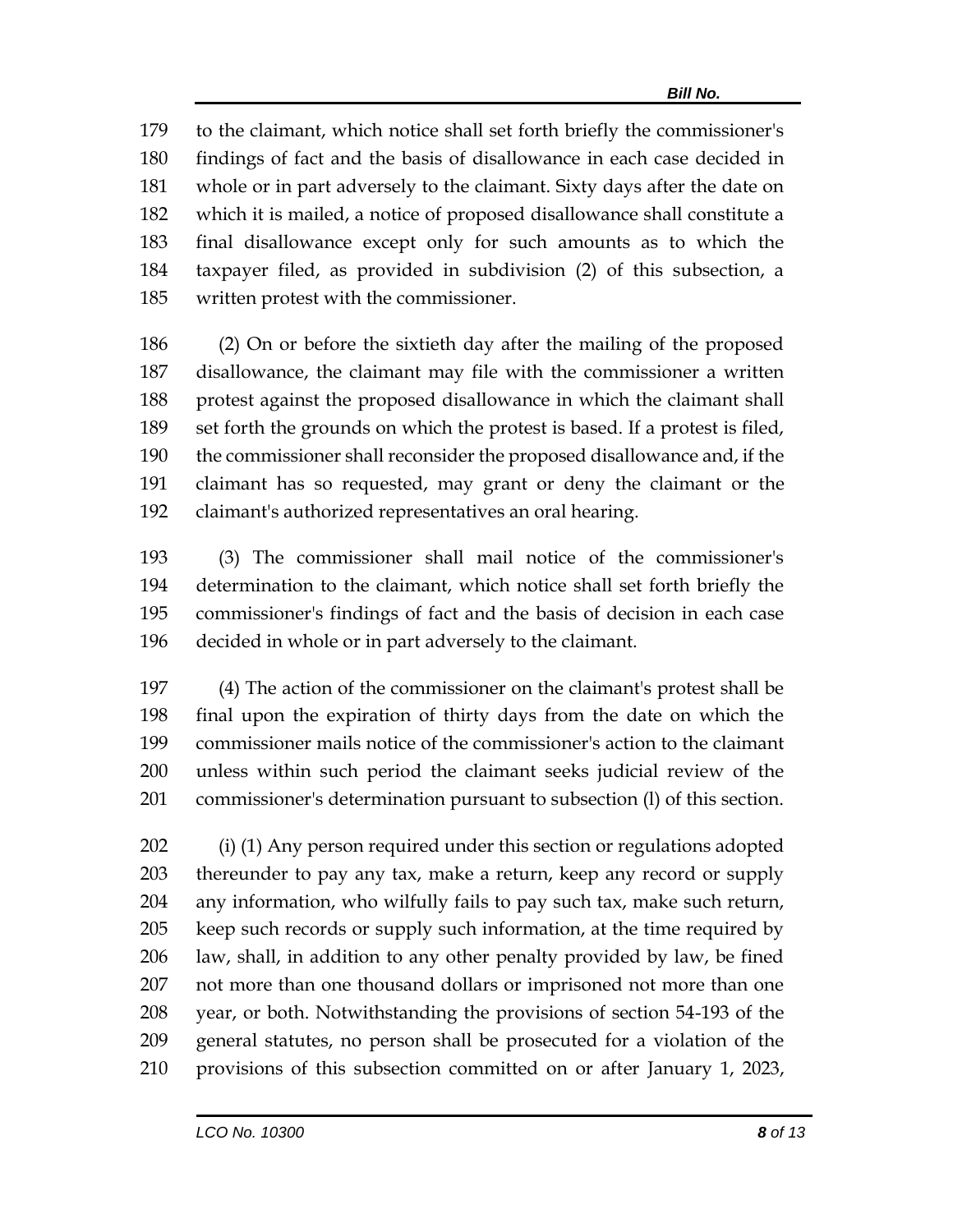except within three years next after such violation has been committed. As used in this subsection, "person" includes any officer or employee of a corporation or a member or employee of a partnership under a duty to pay such tax, make such return, keep such records or supply such information.

 (2) Any person who wilfully delivers or discloses to the commissioner or the commissioner's authorized agent any list, return, account, statement or other document, known by such person to be fraudulent or false in any material matter, shall, in addition to any other penalty provided by law, be guilty of a class D felony. No person shall be charged with an offense under both subdivision (1) of this subsection and this subdivision in relation to the same tax period but such person may be charged and prosecuted for both such offenses upon the same information.

 (j) (1) Each carrier shall keep such records, receipts, invoices and other pertinent papers in such form as the commissioner requires.

 (2) In addition to the requirements set forth under subdivision (1) of this subsection, each carrier shall maintain, on a monthly basis, a list of all the eligible motor vehicles that such carrier operates or causes to operate on a highway in the state during such month. All such lists shall be maintained by the carrier for not less than four years after the date of each such month and shall be made available to the commissioner upon request.

 (3) The commissioner or the commissioner's authorized agent may examine the records, receipts, invoices, other pertinent papers and equipment of any person liable under the provisions of this section and may investigate the character of the business of such person to verify 238 the accuracy of any return made or, if no return is made by such person, to ascertain and determine the amount required to be paid.

 (k) Any carrier that is aggrieved by the action of the commissioner or an authorized agent of the commissioner in fixing the amount of any tax, penalty or interest under this section may apply to the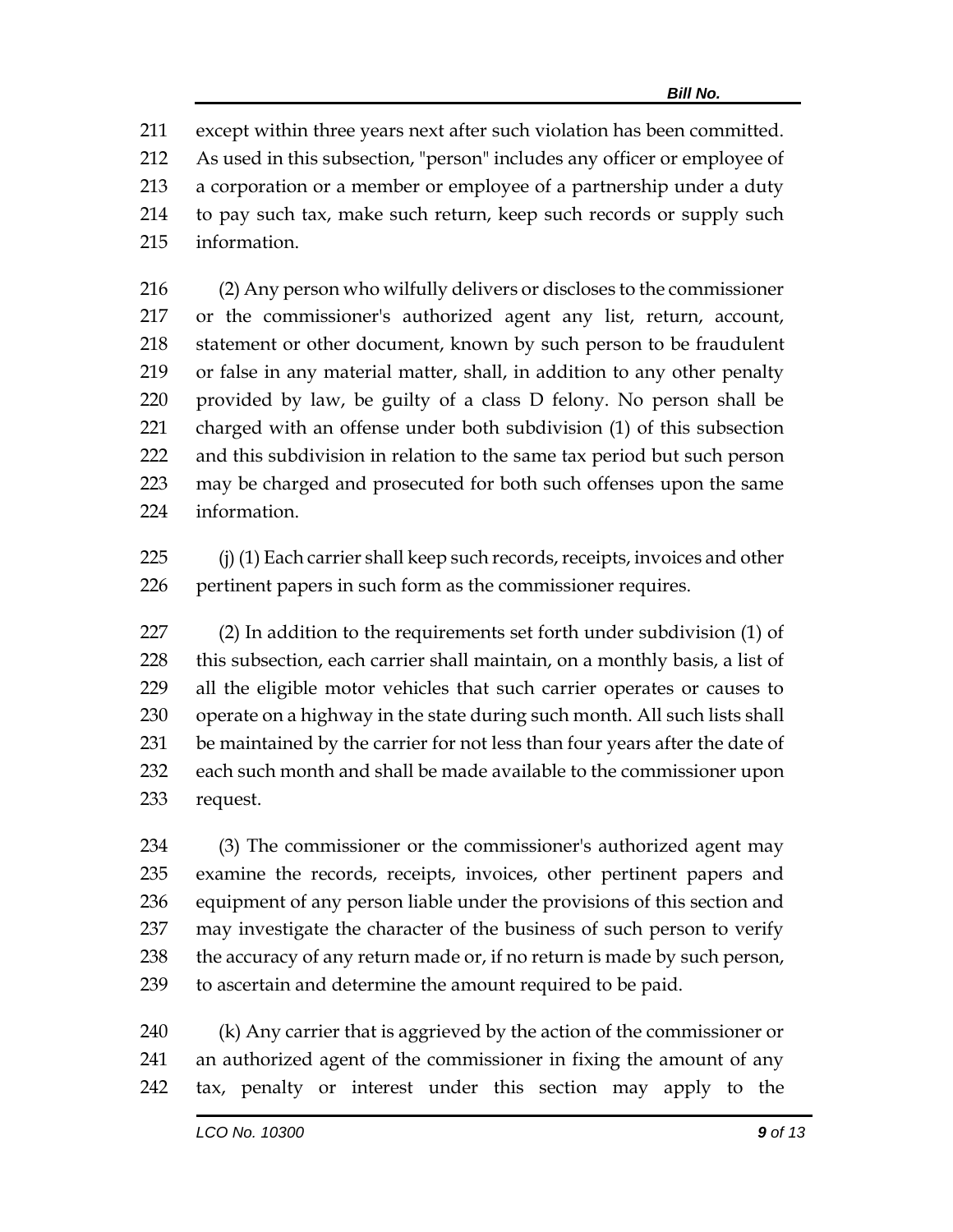commissioner, in writing, not later than sixty days after the notice of such action is delivered or mailed to such carrier, for a hearing and a 245 correction of the amount of such tax, penalty or interest, setting forth the 246 reasons why such hearing should be granted and the amount by which 247 such tax, penalty or interest should be reduced. The commissioner shall promptly consider each such application and may grant or deny the hearing requested. If the hearing request is denied, the carrier shall be notified forthwith. If the hearing request is granted, the commissioner shall notify the carrier of the date, time and place for such hearing. After such hearing, the commissioner may make such order as appears just and lawful to the commissioner and shall furnish a copy of such order to the carrier. The commissioner may, by notice in writing, order a hearing on the commissioner's own initiative and require a carrier or any other individual who the commissioner believes to be in possession of relevant information concerning such carrier to appear before the commissioner or the commissioner's authorized agent with any specified books of account, papers or other documents, for examination under oath.

261 (I) Any carrier that is aggrieved because of any order, decision, determination or disallowance the commissioner made under subsection (h) or (k) of this section may, not later than thirty days after service of notice of such order, decision, determination or disallowance, take an appeal therefrom to the superior court for the judicial district of New Britain, which appeal shall be accompanied by a citation to the commissioner to appear before said court. Such citation shall be signed 268 by the same authority and such appeal shall be returnable at the same time and served and returned in the same manner as is required in the case of a summons in a civil action. The authority issuing the citation shall take from the appellant a bond or recognizance to the state of Connecticut, with surety, to prosecute the appeal to effect and to comply with the orders and decrees of the court in the premises. Such appeals shall be preferred cases, to be heard, unless cause appears to the contrary, at the first session, by the court or by a committee appointed 276 by the court. Said court may grant such relief as may be equitable and,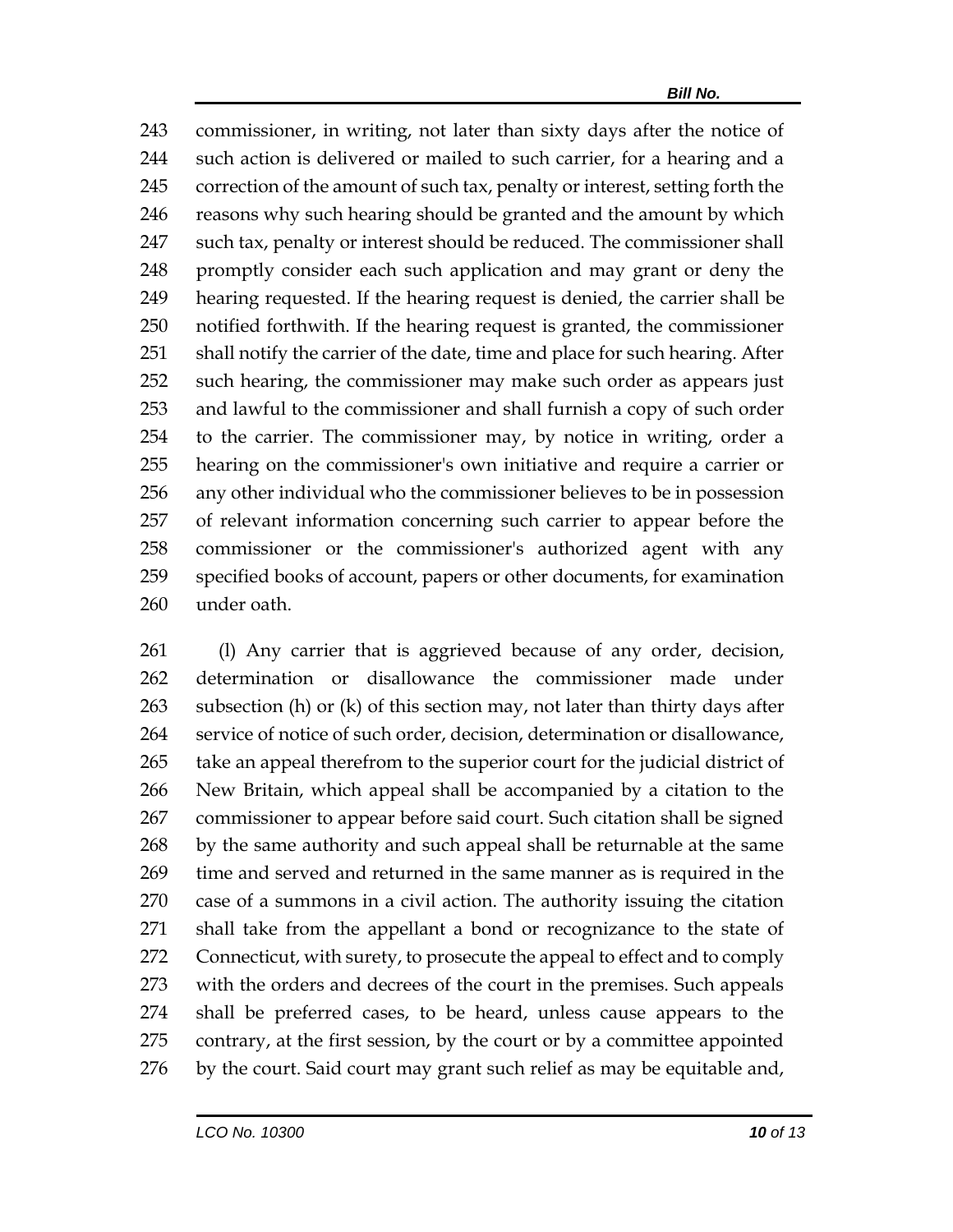if such tax has been paid prior to the granting of such relief, may order the Treasurer to pay the amount of such relief. If the appeal has been taken without probable cause, the court may tax double or triple costs, as the case demands and, upon all such appeals that are denied, costs may be taxed against such carrier at the discretion of the court but no costs shall be taxed against the state.

 (m) The commissioner and any agent of the commissioner duly authorized to conduct any inquiry, investigation or hearing pursuant to this section shall have power to administer oaths and take testimony under oath relative to the matter of inquiry or investigation. At any hearing ordered by the commissioner, the commissioner or the commissioner's agent authorized to conduct such hearing and having authority by law to issue such process may subpoena witnesses and require the production of books, papers and documents pertinent to such inquiry or investigation. No witness under subpoena authorized to be issued under the provisions of this section shall be excused from testifying or from producing books, papers or documentary evidence on the ground that such testimony or the production of such books, papers or documentary evidence would tend to incriminate such witness, but such books, papers or documentary evidence so produced shall not be used in any criminal proceeding against such witness. If any person disobeys such process or, having appeared in obedience thereto, refuses to answer any pertinent question put to such person by the commissioner or the commissioner's authorized agent, or to produce any books, papers or other documentary evidence pursuant thereto, the commissioner or such agent may apply to the superior court of the judicial district wherein the carrier has a business address or wherein the carrier's business has been conducted, or to any judge of such court if the same is not in session, setting forth such disobedience to process or refusal to answer, and such court or such judge shall cite such person to appear before such court or such judge to answer such question or to produce such books, papers or other documentary evidence and, upon such person's refusal so to do, shall commit such person to a community correctional center until such person testifies, but not for a period longer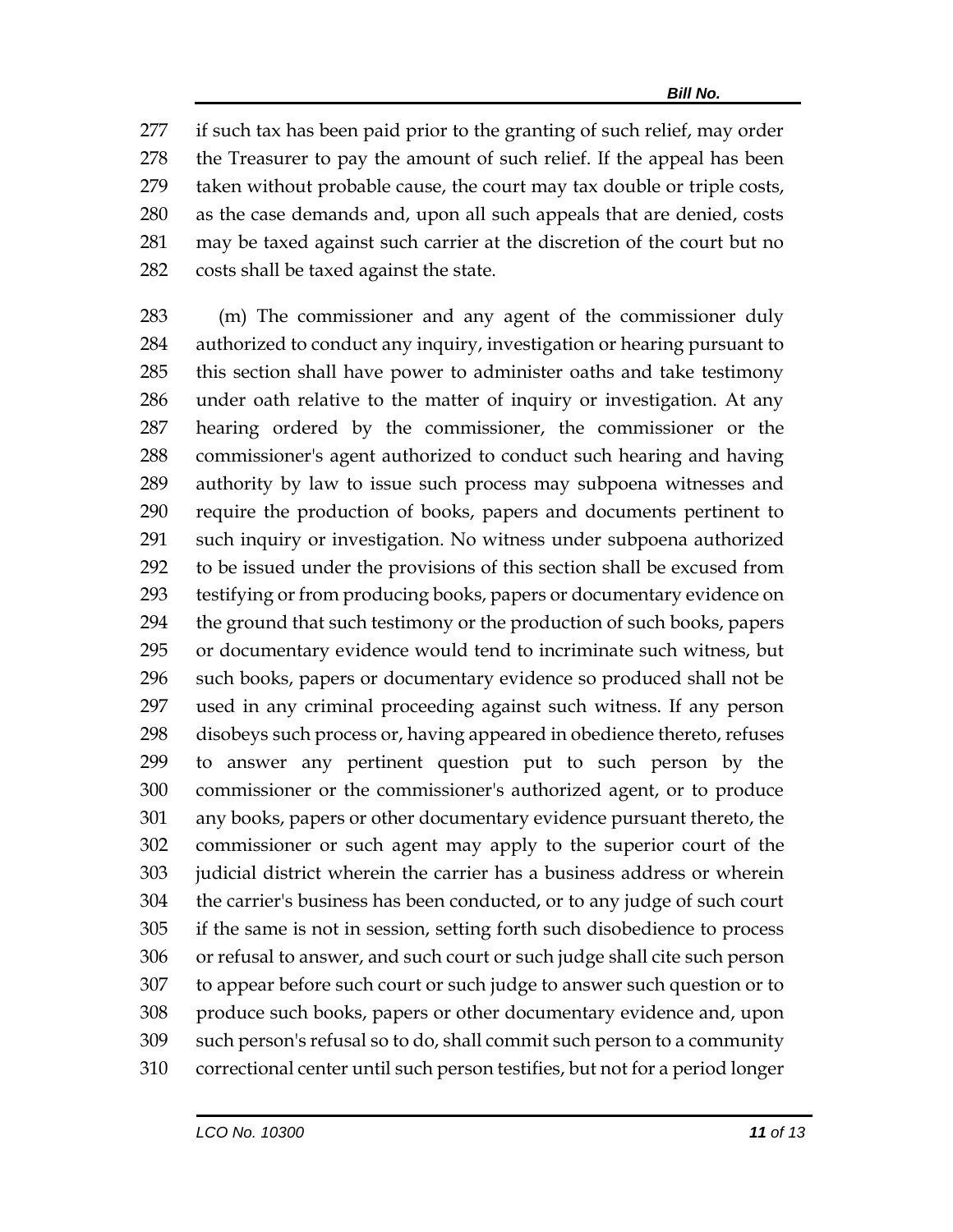than sixty days. Notwithstanding the serving of the term of such commitment by any person, the commissioner may proceed in all respects with such inquiry and examination as if the witness had not previously been called upon to testify. Officers who serve subpoenas issued by the commissioner or under the commissioner's authority and witnesses attending hearings conducted by the commissioner pursuant to this section shall receive fees and compensation at the same rates as officers and witnesses in the courts of this state, to be paid on vouchers of the commissioner on order of the Comptroller from the proper appropriation for the administration of this section.

 (n) The amount of any tax, penalty or interest due and unpaid under the provisions of this section may be collected under the provisions of section 12-35 of the general statutes. The warrant provided under said section shall be signed by the commissioner or the commissioner's authorized agent. The amount of any such tax, penalty and interest shall be a lien on the real estate of the carrier from the last day of the month next preceding the due date of such civil penalty until such civil penalty is paid. The commissioner may record such lien in the records of any town in which the real estate of such carrier is situated but no such lien shall be enforceable against a bona fide purchaser or qualified encumbrancer of such real estate. When any tax with respect to which a lien has been recorded under the provisions of this subsection has been satisfied, the commissioner shall, upon request of any interested party, issue a certificate discharging such lien, which certificate shall be recorded in the same office in which the lien was recorded. Any action 336 for the foreclosure of such lien shall be brought by the Attorney General in the name of the state in the superior court for the judicial district in which the real estate subject to such lien is situated, or, if such real estate is located in two or more judicial districts, in the superior court for any one such judicial district, and the court may limit the time for redemption or order the sale of such real estate or pass such other or further decree as it judges equitable.

 (o) No tax credit or credits shall be allowable against the tax imposed under this section.